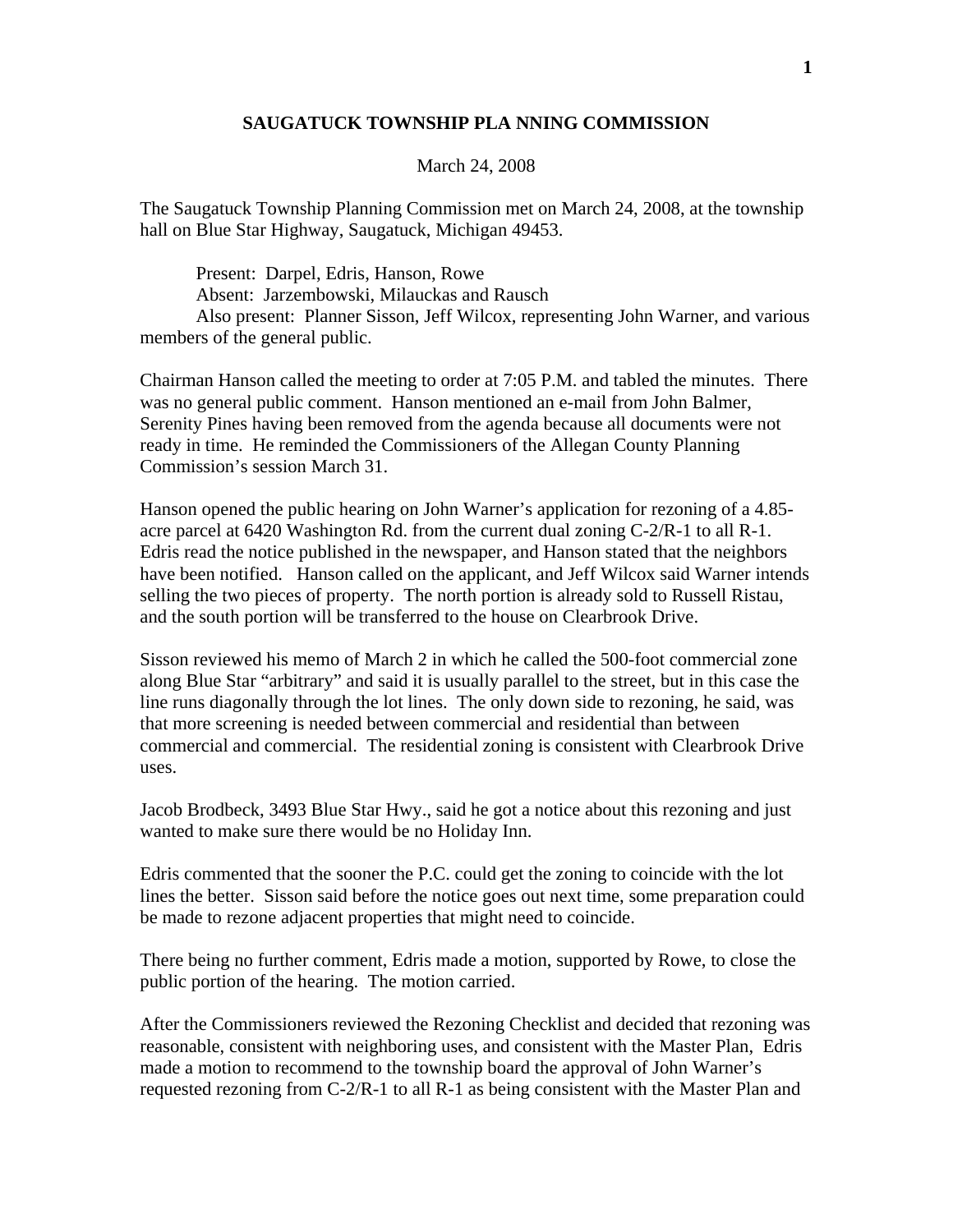the Rezoning Checklist in Sisson's memo of March 2, 2008. Rowe seconded and the motion carried.

Hanson directed the Commission to Sisson's Draft 3 of the Water Access amendments, and Sisson pointed out the changes in Sec. 40-910 (a). Subsection 2 now describes the number of units which may be granted access to the water from a residential lot on the water front as two (Sisson corrected from one) for the first 50 feet of water front and 1 additional for each additional 25 feet of water front to a maximum of 4, including the owner of the residence and lot. If there is much more water front, divisions would have to be made and new lots created in order to get more access lots, in which case the sliding scale in (b) 5 applies. Subsections 1 and 3 were already included in (a), but a fourth subsection limits accessory buildings to those permitted on the principal residential lot.

Subsection (b) describing a "keyhole" lot has been changed to require that it contain 5000 square feet of area with 33 feet of frontage on a street, and if it is bisected by a street, it must have at least 30 feet measurable from the ROW to either the water side or to the rear upland side. Added is the provision that the keyhole lot may not be used to meet the minimum lot area requirement for any other purpose. Also the sliding scale chart suggested by Milauckas is included and Large Tract Bonus eliminated as unnecessary. Provisions for vacant non-conforming lots becomes Subsection (b) 6, and standards for improvements to keyhole parcels are listed in (b) 8, as well as whether they need SAU. Hanson mentioned the need to create design and parking standards. Sisson said PUD standards need to be reviewed as well.

Rowe questioned what part of a 100-foot beach each of the four units granted access would be able to use. Sisson suggested making 50% of the beach on a lake available to the three units granted access. Darpel wondered how the 5000 s.f. keyhole area worked with a very wide beach front and how the setbacks for home development would be affected. Sisson suggested putting a minimum depth of 50 feet from the water's edge in Subsection (b) 2 and 3.

After some discussion, it was decided to allow one dock per 25 feet of water front and to require that it be constructed perpendicular to the shoreline, at least 20 feet from the property lot line.

Hanson presented his proposed budget for 2009, his assumptions, his analysis of last year and a budget for complex PUD's for the Commissioners perusal.

\_\_\_\_\_\_\_\_\_\_\_\_\_\_\_\_\_\_\_\_\_\_\_\_\_\_\_\_\_\_\_\_\_\_\_\_ \_\_\_\_\_\_\_\_\_\_\_\_\_\_\_\_\_\_\_\_\_\_\_\_\_\_\_\_\_\_\_\_\_

Meeting adjourned at 9:00 P.M. The next regular meeting is April 28 at 7:00 P.M.

Betty A. White, Recording Secretary Sandra Rausch, Secretary